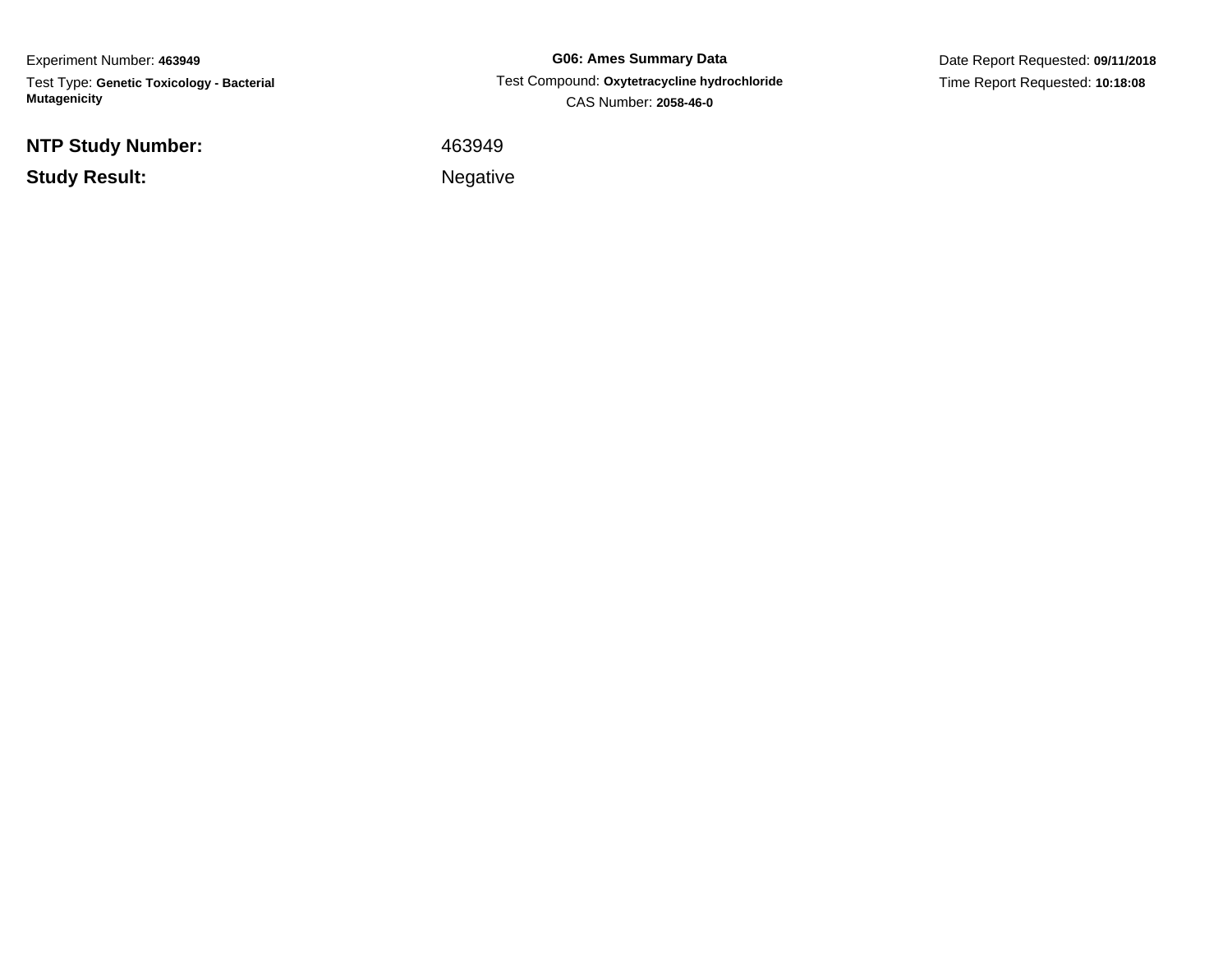Test Type: **Genetic Toxicology - Bacterial Mutagenicity**

### **G06: Ames Summary Data** Test Compound: **Oxytetracycline hydrochloride**CAS Number: **2058-46-0**

|                               |                   |                   | Strain: TA100     |                        |                        |
|-------------------------------|-------------------|-------------------|-------------------|------------------------|------------------------|
| Dose (ug/Plate)               | <b>Without S9</b> | <b>Without S9</b> | <b>Without S9</b> | <b>With 10% Rat S9</b> | <b>With 10% Rat S9</b> |
| Vehicle Control <sup>1</sup>  | $145 \pm 9.0$     | $138 \pm 3.7$     | $106 \pm 7.2$     | $148 \pm 9.7$          | $133 \pm 2.5$          |
| 0.003                         |                   |                   | $142 \pm 8.5$     |                        |                        |
| 0.01                          |                   |                   | $122 \pm 10.7$    |                        |                        |
| 0.03                          | $145 \pm 6.4$     | $132 \pm 7.5$     | $102 \pm 13.1$    | $151 \pm 2.5$          | $118 \pm 7.9$          |
| 0.1                           | $139 \pm 4.9$     | $120 \pm 6.6$     | $113 \pm 6.8$     | $133 \pm 5.4$          | $102 \pm 3.5$          |
| 0.3                           | $136 \pm 5.8$     | $60 \pm 0.6$      | $105 \pm 4.0$     | $150 \pm 13.3$         | $68 \pm 8.4$           |
| 1.0                           | $121 \pm 1.8$     | $3 \pm 0.6$       | $61 \pm 1.7$      | $119 \pm 10.5$         | $7 \pm 1.0$            |
| 2.0                           | $54 \pm 5.4$      | $0 \pm 0.0$       |                   | $74 \pm 7.3$           | $0 \pm 0.0$            |
| <b>Trial Summary</b>          | Negative          | Negative          | Negative          | Negative               | Negative               |
| Positive Control <sup>2</sup> |                   |                   |                   |                        |                        |
| Positive Control <sup>3</sup> |                   |                   |                   | $844 \pm 25.3$         | $1113 \pm 73.5$        |
| Positive Control <sup>4</sup> | $2508 \pm 35.6$   | $2931 \pm 48.5$   | $1223 \pm 57.8$   |                        |                        |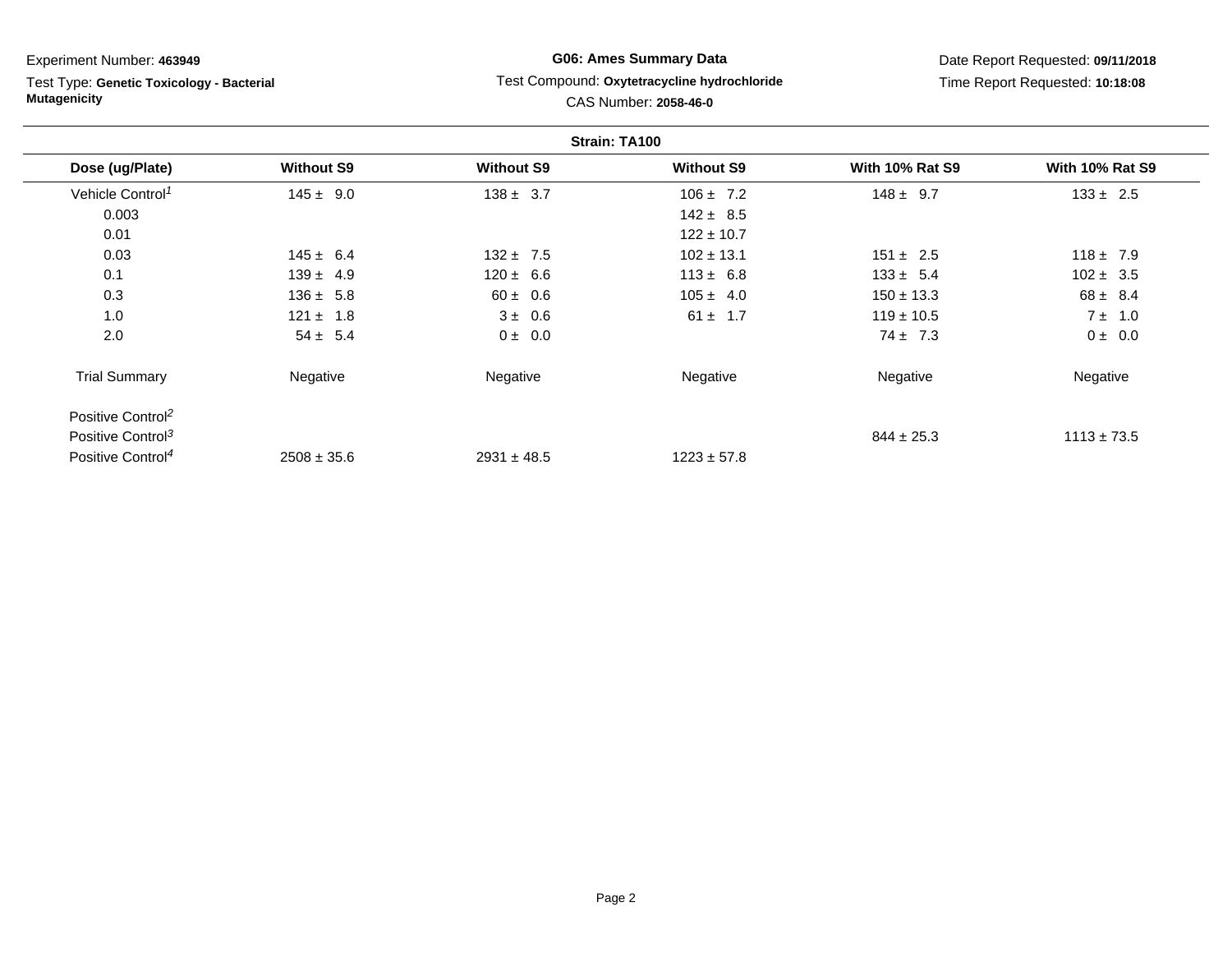Test Type: **Genetic Toxicology - Bacterial Mutagenicity**

## **G06: Ames Summary Data**Test Compound: **Oxytetracycline hydrochloride**

Date Report Requested: **09/11/2018**Time Report Requested: **10:18:08**

# CAS Number: **2058-46-0**

|                               |                        | Strain: TA100       |                     |                     |  |  |
|-------------------------------|------------------------|---------------------|---------------------|---------------------|--|--|
| Dose (ug/Plate)               | <b>With 10% Rat S9</b> | With 10% Hamster S9 | With 10% Hamster S9 | With 10% Hamster S9 |  |  |
| Vehicle Control <sup>1</sup>  | $129 \pm 0.6$          | $128 \pm 5.2$       | $100 \pm 4.6$       | $122 \pm 7.8$       |  |  |
| 0.003                         | $128 \pm 2.5$          |                     |                     | $99 \pm 3.3$        |  |  |
| 0.01                          | $130 \pm 8.4$          |                     |                     | $120 \pm 9.7$       |  |  |
| 0.03                          | $124 \pm 5.1$          | $129 \pm 12.1$      | $103 \pm 1.5$       | $134 \pm 2.1$       |  |  |
| 0.1                           | $103 \pm 10.5$         | $135 \pm 11.0$      | $107 \pm 0.3$       | $134 \pm 2.7$       |  |  |
| 0.3                           | $128 \pm 11.0$         | $139 \pm 7.6$       | $69 \pm 3.2$        | $122 \pm 7.2$       |  |  |
| 1.0                           | $78 \pm 4.4$           | $81 \pm 2.2$        | $4 \pm 0.3$         | $74 \pm 1.7$        |  |  |
| 2.0                           |                        | $53 \pm 2.2$        | $0 \pm 0.0$         |                     |  |  |
| <b>Trial Summary</b>          | Negative               | Negative            | Negative            | Negative            |  |  |
| Positive Control <sup>2</sup> |                        | $1919 \pm 47.2$     | $2511 \pm 70.5$     | $2063 \pm 61.6$     |  |  |
| Positive Control <sup>3</sup> | $916 \pm 31.8$         |                     |                     |                     |  |  |
| Positive Control <sup>4</sup> |                        |                     |                     |                     |  |  |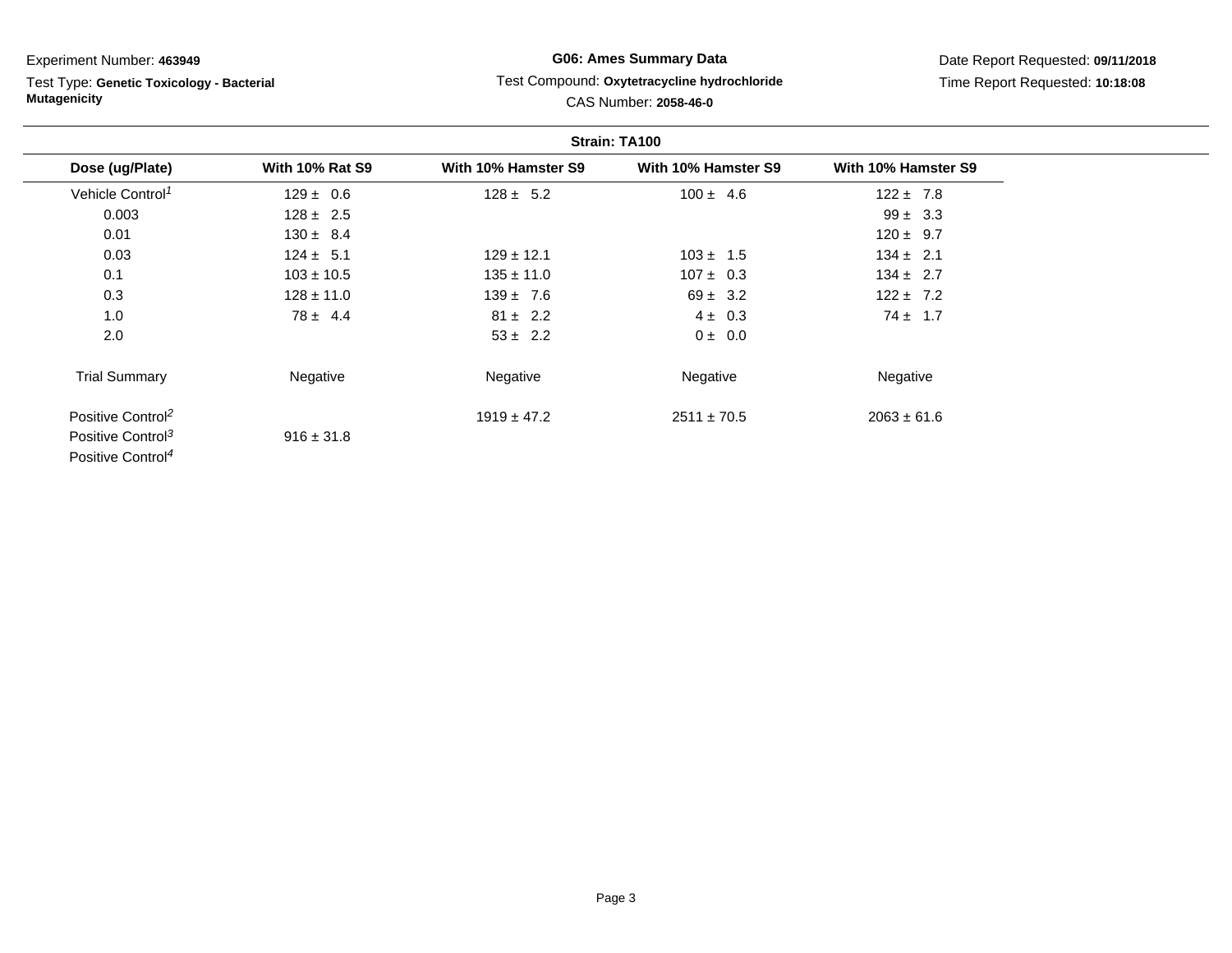Test Type: **Genetic Toxicology - Bacterial Mutagenicity**

### **G06: Ames Summary Data** Test Compound: **Oxytetracycline hydrochloride**CAS Number: **2058-46-0**

|                               |                   |                   | Strain: TA1535    |                        |                        |
|-------------------------------|-------------------|-------------------|-------------------|------------------------|------------------------|
| Dose (ug/Plate)               | <b>Without S9</b> | <b>Without S9</b> | <b>Without S9</b> | <b>With 10% Rat S9</b> | <b>With 10% Rat S9</b> |
| Vehicle Control <sup>1</sup>  | $35 \pm 5.9$      | $31 \pm 3.1$      | $17 \pm 3.5$      | $14 \pm 1.5$           | $8 \pm 1.2$            |
| 0.003                         |                   |                   | $15 \pm 2.1$      |                        |                        |
| 0.01                          |                   |                   | $15 \pm 2.6$      |                        |                        |
| 0.03                          | $30 \pm 5.3$      | $29 \pm 5.2$      | $15 \pm 2.3$      | $12 \pm 2.6$           | $14 \pm 3.2$           |
| 0.1                           | $30 \pm 4.5$      | $27 \pm 2.2$      | $15 \pm 2.8$      | $10 \pm 1.2$           | $12 \pm 3.0$           |
| 0.3                           | $27 \pm 4.4$      | $23 \pm 4.1$      | $13 \pm 1.5$      | $12 \pm 3.3$           | $7 \pm 2.6$            |
| 1.0                           | $36 \pm 0.6$      | $4 \pm 3.3$       | $14 \pm 3.5$      | $10 \pm 3.7$           | $0 \pm 0.3$            |
| 2.0                           | $24 \pm 3.0$      | $0 \pm 0.0$       |                   | $5 \pm 1.5$            | $0 \pm 0.0^{s}$        |
| <b>Trial Summary</b>          | Negative          | Negative          | Negative          | Negative               | Negative               |
| Positive Control <sup>2</sup> |                   |                   |                   |                        |                        |
| Positive Control <sup>3</sup> |                   |                   |                   | $52 \pm 4.0$           | $70 \pm 4.0$           |
| Positive Control <sup>4</sup> | $1676 \pm 2.6$    | $2165 \pm 78.8$   | $1092 \pm 30.0$   |                        |                        |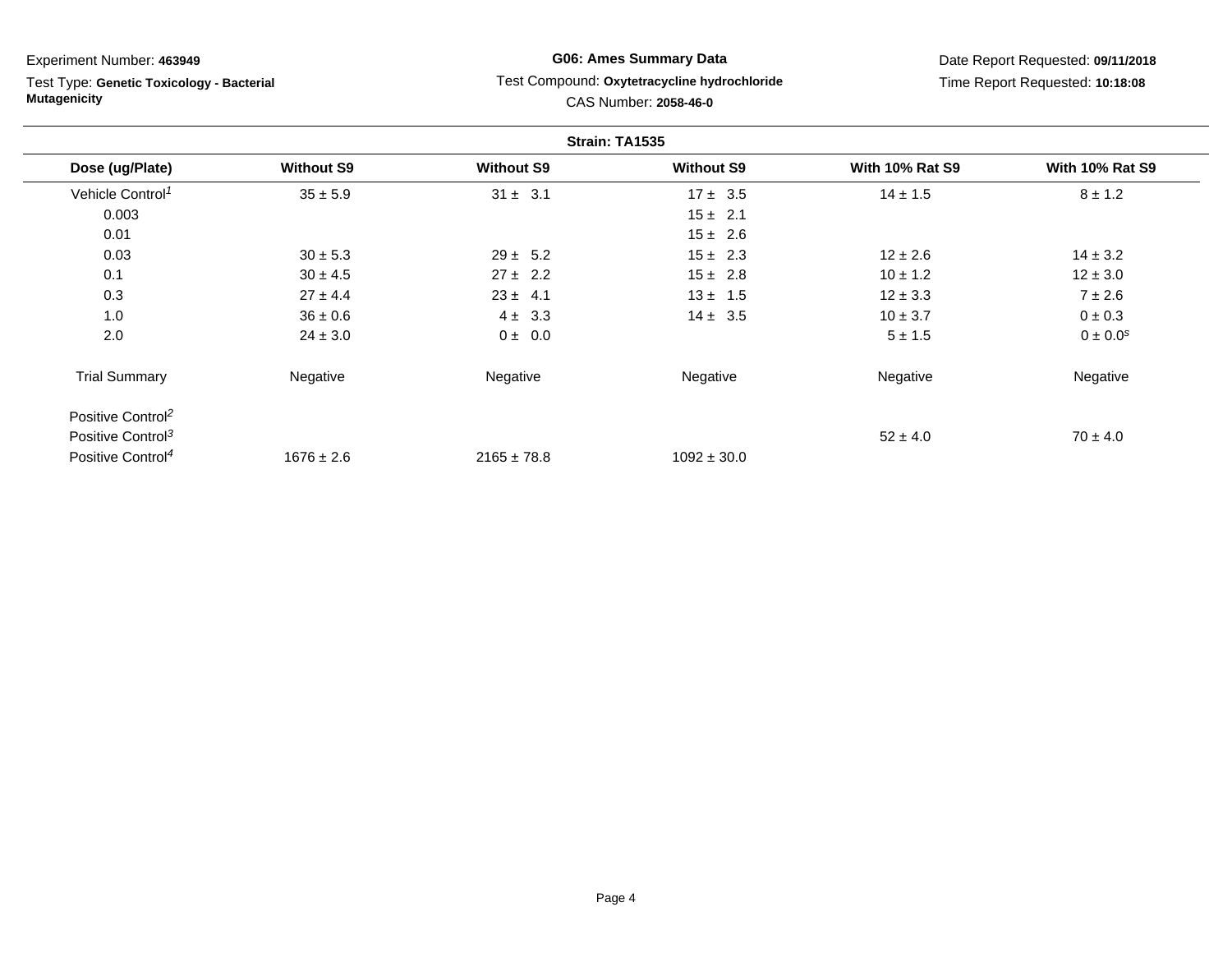Test Type: **Genetic Toxicology - Bacterial Mutagenicity**

### **G06: Ames Summary Data** Test Compound: **Oxytetracycline hydrochloride**CAS Number: **2058-46-0**

|                               |                        |                     | Strain: TA1535      |                     |
|-------------------------------|------------------------|---------------------|---------------------|---------------------|
| Dose (ug/Plate)               | <b>With 10% Rat S9</b> | With 10% Hamster S9 | With 10% Hamster S9 | With 10% Hamster S9 |
| Vehicle Control <sup>1</sup>  | $10 \pm 2.8$           | $11 \pm 1.5$        | $11 \pm 0.7$        | $12 \pm 1.8$        |
| 0.003                         | $12 \pm 3.9$           |                     |                     | $10 \pm 3.1$        |
| 0.01                          | $8 \pm 1.5$            |                     |                     | $7 \pm 1.7$         |
| 0.03                          | $12 \pm 0.6$           | $10 \pm 2.6$        | $9 \pm 0.9$         | $10 \pm 1.7$        |
| 0.1                           | $10 \pm 1.2$           | $10 \pm 2.5$        | 6 ± 1.2             | $9 \pm 0.9$         |
| 0.3                           | $9 \pm 0.7$            | $10 \pm 3.2$        | $4 \pm 1.2$         | $7 \pm 0.7$         |
| 1.0                           | $7 \pm 0.9$            | $9 \pm 1.7$         | $1 \pm 0.7$         | $8 \pm 0.9$         |
| 2.0                           |                        | $6 \pm 0.6$         | 0 ± 0.0             |                     |
| <b>Trial Summary</b>          | Negative               | Negative            | Negative            | Negative            |
| Positive Control <sup>2</sup> |                        | $139 \pm 4.3$       | $171 \pm 7.4$       | $135 \pm 2.3$       |
| Positive Control <sup>3</sup> | $56 \pm 3.5$           |                     |                     |                     |
| Positive Control <sup>4</sup> |                        |                     |                     |                     |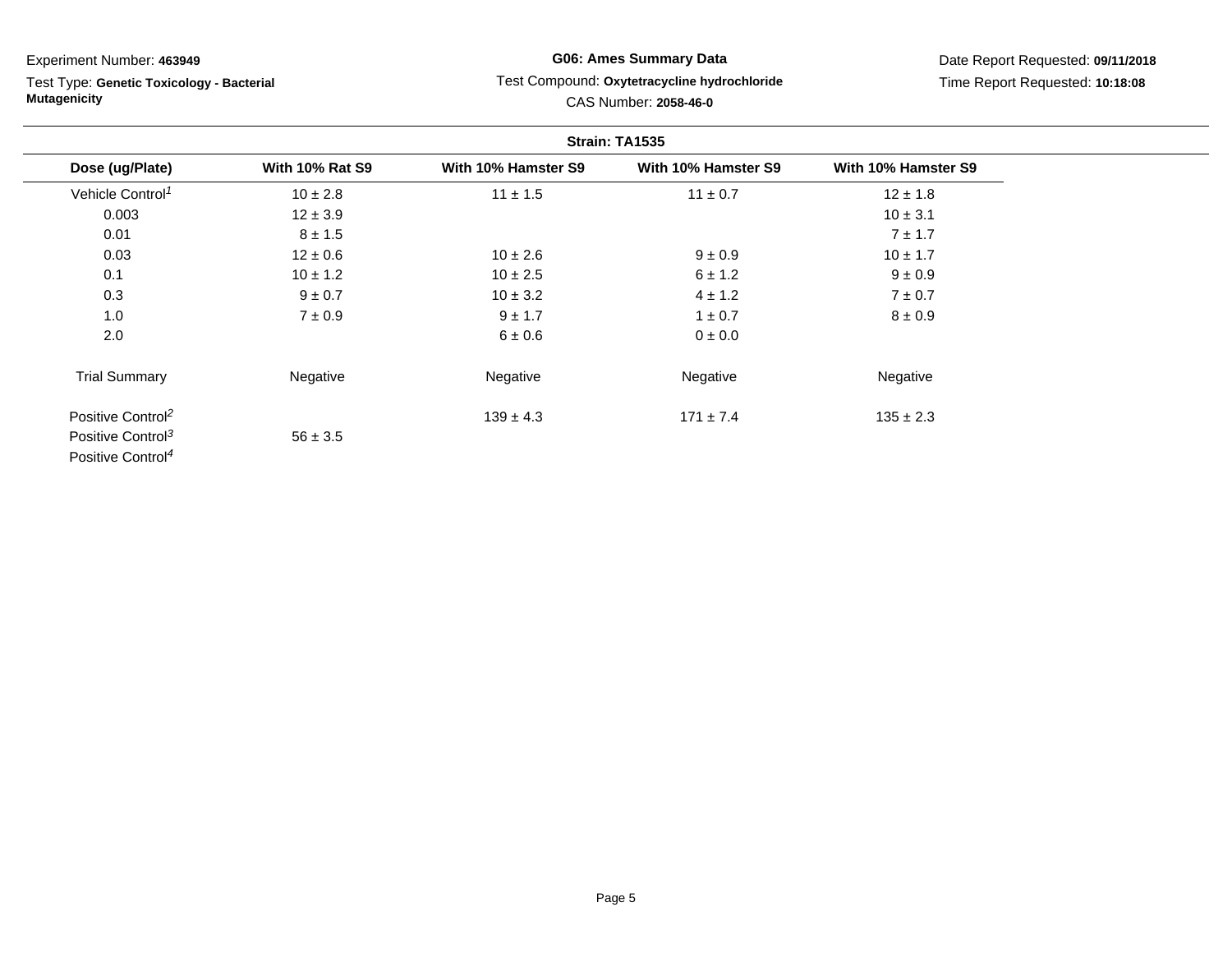Test Type: **Genetic Toxicology - Bacterial Mutagenicity**

### **G06: Ames Summary Data** Test Compound: **Oxytetracycline hydrochloride**CAS Number: **2058-46-0**

|                               |                   |                   | Strain: TA1537    |                        |                        |
|-------------------------------|-------------------|-------------------|-------------------|------------------------|------------------------|
| Dose (ug/Plate)               | <b>Without S9</b> | <b>Without S9</b> | <b>Without S9</b> | <b>With 10% Rat S9</b> | <b>With 10% Rat S9</b> |
| Vehicle Control <sup>1</sup>  | $7 \pm 2.3$       | $5 \pm 0.6$       | $5 \pm 1.0$       | $7 \pm 2.6$            | $6 \pm 0.6$            |
| 0.003                         |                   |                   | $5 \pm 1.5$       |                        |                        |
| 0.01                          |                   |                   | $7 \pm 1.0$       |                        |                        |
| 0.03                          | $10 \pm 1.5$      | $7 \pm 1.5$       | 6 ± 0.9           | $12 \pm 2.1$           | $5 \pm 0.7$            |
| 0.1                           | $7 \pm 1.5$       | $6 \pm 1.2$       | $3 \pm 0.9$       | $12 \pm 1.5$           | $6 \pm 0.7$            |
| 0.3                           | $9 \pm 1.0$       | $5 \pm 2.5$       | $7 \pm 1.2$       | $10 \pm 0.7$           | $5 \pm 2.2$            |
| 1.0                           | $11 \pm 0.3$      | $1 \pm 0.7$       | $4 \pm 0.6$       | $9 \pm 0.9$            | $1 \pm 0.3$            |
| 2.0                           | $8 \pm 1.2$       | $0 \pm 0.0$       |                   | $5 \pm 1.0$            | $0 \pm 0.0^{s}$        |
| <b>Trial Summary</b>          | Negative          | Negative          | Negative          | Negative               | Negative               |
| Positive Control <sup>2</sup> |                   |                   |                   |                        |                        |
| Positive Control <sup>3</sup> |                   |                   |                   | $53 \pm 6.5$           | $73 \pm 0.3$           |
| Positive Control <sup>5</sup> | $293 \pm 15.0$    | $203 \pm 70.7$    | $467 \pm 27.4$    |                        |                        |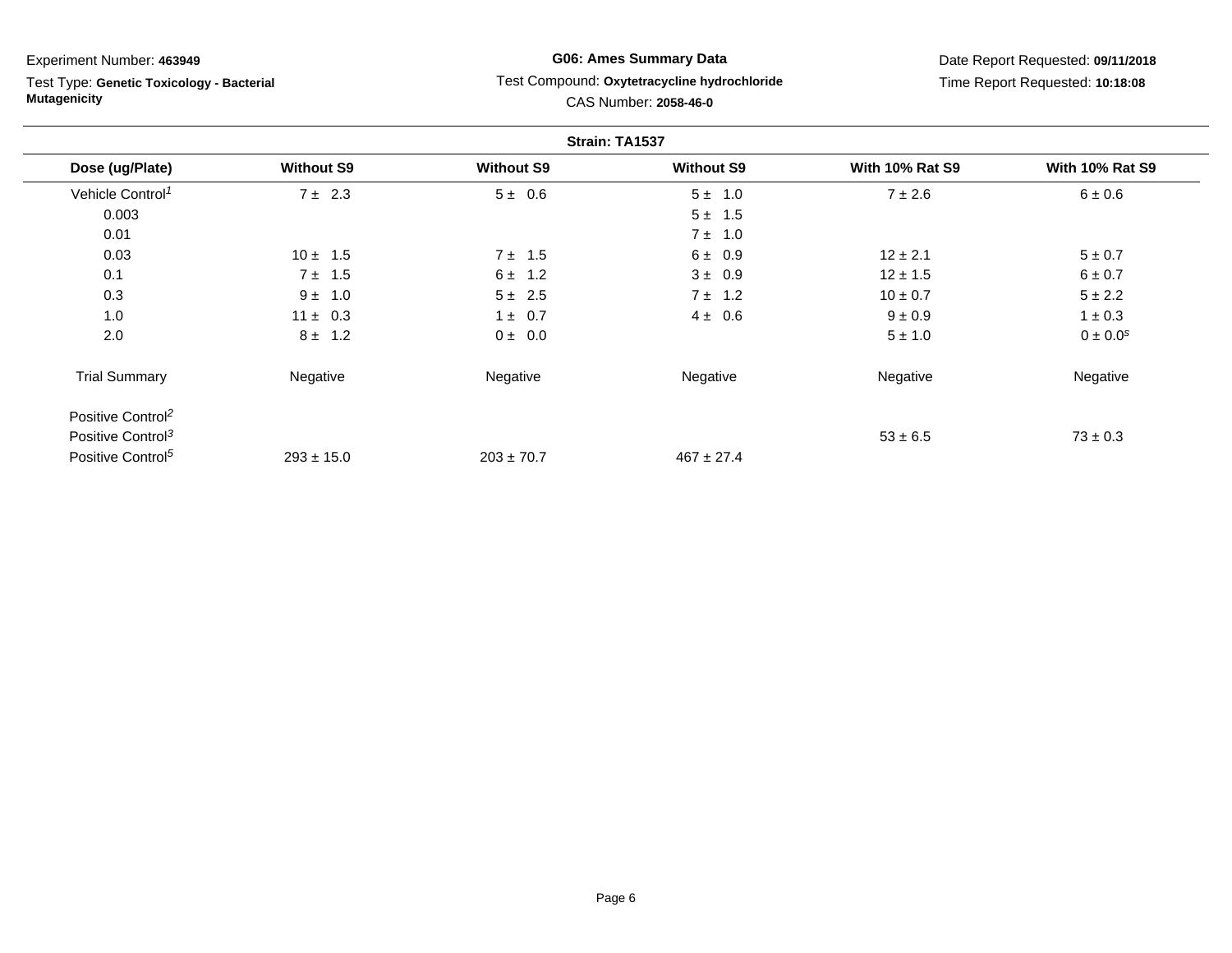Test Type: **Genetic Toxicology - Bacterial Mutagenicity**

# **G06: Ames Summary Data**Test Compound: **Oxytetracycline hydrochloride**

|                               |                        |                     | Strain: TA1537      |                     |  |
|-------------------------------|------------------------|---------------------|---------------------|---------------------|--|
| Dose (ug/Plate)               | <b>With 10% Rat S9</b> | With 10% Hamster S9 | With 10% Hamster S9 | With 10% Hamster S9 |  |
| Vehicle Control <sup>1</sup>  | $6 \pm 0.9$            | $12 \pm 2.1$        | $8 \pm 0.7$         | $12 \pm 3.0$        |  |
| 0.003                         | $6 \pm 1.2$            |                     |                     | $6 \pm 1.8$         |  |
| 0.01                          | $7 \pm 2.2$            |                     |                     | $8 \pm 0.6$         |  |
| 0.03                          | 6 ± 0.7                | $10 \pm 0.6$        | $8 \pm 1.8$         | $8 \pm 2.3$         |  |
| 0.1                           | $4 \pm 0.0$            | $11 \pm 1.5$        | $8 \pm 1.7$         | $4 \pm 0.9$         |  |
| 0.3                           | 6 ± 1.2                | $9 \pm 2.1$         | $6 \pm 2.7$         | $6 \pm 0.7$         |  |
| 1.0                           | $7 \pm 1.2$            | $4 \pm 1.0$         | $0 \pm 0.3$         | $7 \pm 0.9$         |  |
| 2.0                           |                        | $4 \pm 0.6$         | $0 \pm 0.0^s$       |                     |  |
| <b>Trial Summary</b>          | Negative               | Negative            | Negative            | Negative            |  |
| Positive Control <sup>2</sup> |                        | $166 \pm 18.1$      | $208 \pm 13.2$      | $295 \pm 6.1$       |  |
| Positive Control <sup>3</sup> | $56 \pm 6.5$           |                     |                     |                     |  |
| Positive Control <sup>5</sup> |                        |                     |                     |                     |  |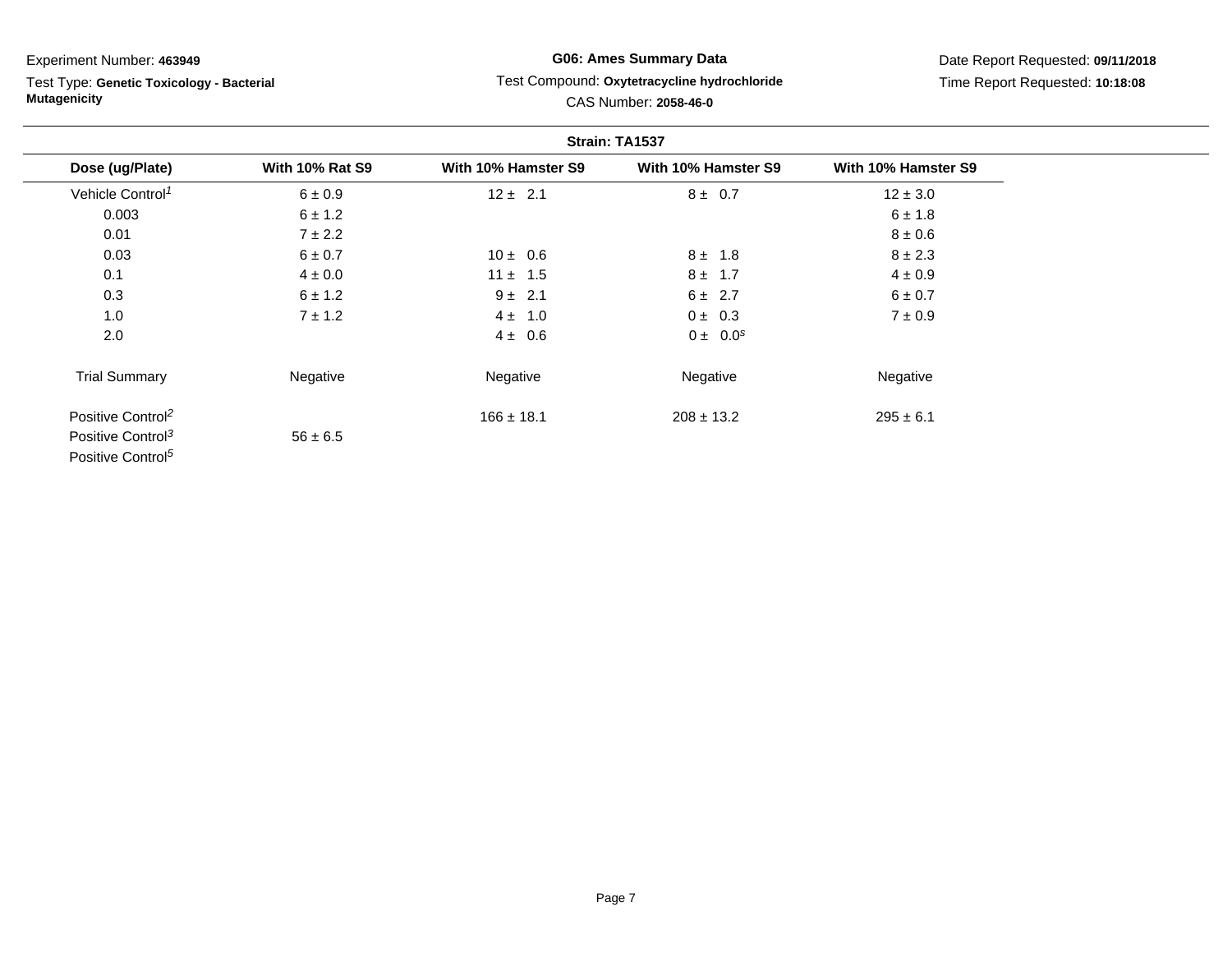Test Type: **Genetic Toxicology - Bacterial Mutagenicity**

### **G06: Ames Summary Data** Test Compound: **Oxytetracycline hydrochloride**CAS Number: **2058-46-0**

|                               |                   |                   | <b>Strain: TA98</b> |                        |                        |
|-------------------------------|-------------------|-------------------|---------------------|------------------------|------------------------|
| Dose (ug/Plate)               | <b>Without S9</b> | <b>Without S9</b> | <b>Without S9</b>   | <b>With 10% Rat S9</b> | <b>With 10% Rat S9</b> |
| Vehicle Control <sup>1</sup>  | $23 \pm 3.0$      | $28 \pm 2.3$      | $15 \pm 2.6$        | $31 \pm 1.7$           | $37 \pm 2.4$           |
| 0.003                         |                   |                   | $14 \pm 3.1$        |                        |                        |
| 0.01                          |                   |                   | $15 \pm 1.5$        |                        |                        |
| 0.03                          | $17 \pm 1.0$      | $23 \pm 3.5$      | $15 \pm 1.5$        | $29 \pm 2.1$           | $33 \pm 3.5$           |
| 0.1                           | $26 \pm 1.9$      | $25 \pm 3.2$      | $14 \pm 2.2$        | $27 \pm 0.9$           | $32 \pm 1.9$           |
| 0.3                           | $20 \pm 1.8$      | $21 \pm 0.9$      | $10 \pm 3.1$        | $31 \pm 4.9$           | $22 \pm 2.5$           |
| 1.0                           | $17 \pm 4.0$      | $8 \pm 1.0$       | $10 \pm 1.5$        | $20 \pm 4.4$           | 6 ± 0.6                |
| 2.0                           | $13 \pm 2.3$      | $0 \pm 0.0$       |                     | $12 \pm 3.5$           | $1 \pm 1.0$            |
| <b>Trial Summary</b>          | Negative          | Negative          | Negative            | Negative               | Negative               |
| Positive Control <sup>2</sup> |                   |                   |                     |                        |                        |
| Positive Control <sup>3</sup> |                   |                   |                     | $484 \pm 16.0$         | $1033 \pm 29.6$        |
| Positive Control <sup>6</sup> | $1802 \pm 22.5$   | $2325 \pm 54.2$   | $1727 \pm 14.7$     |                        |                        |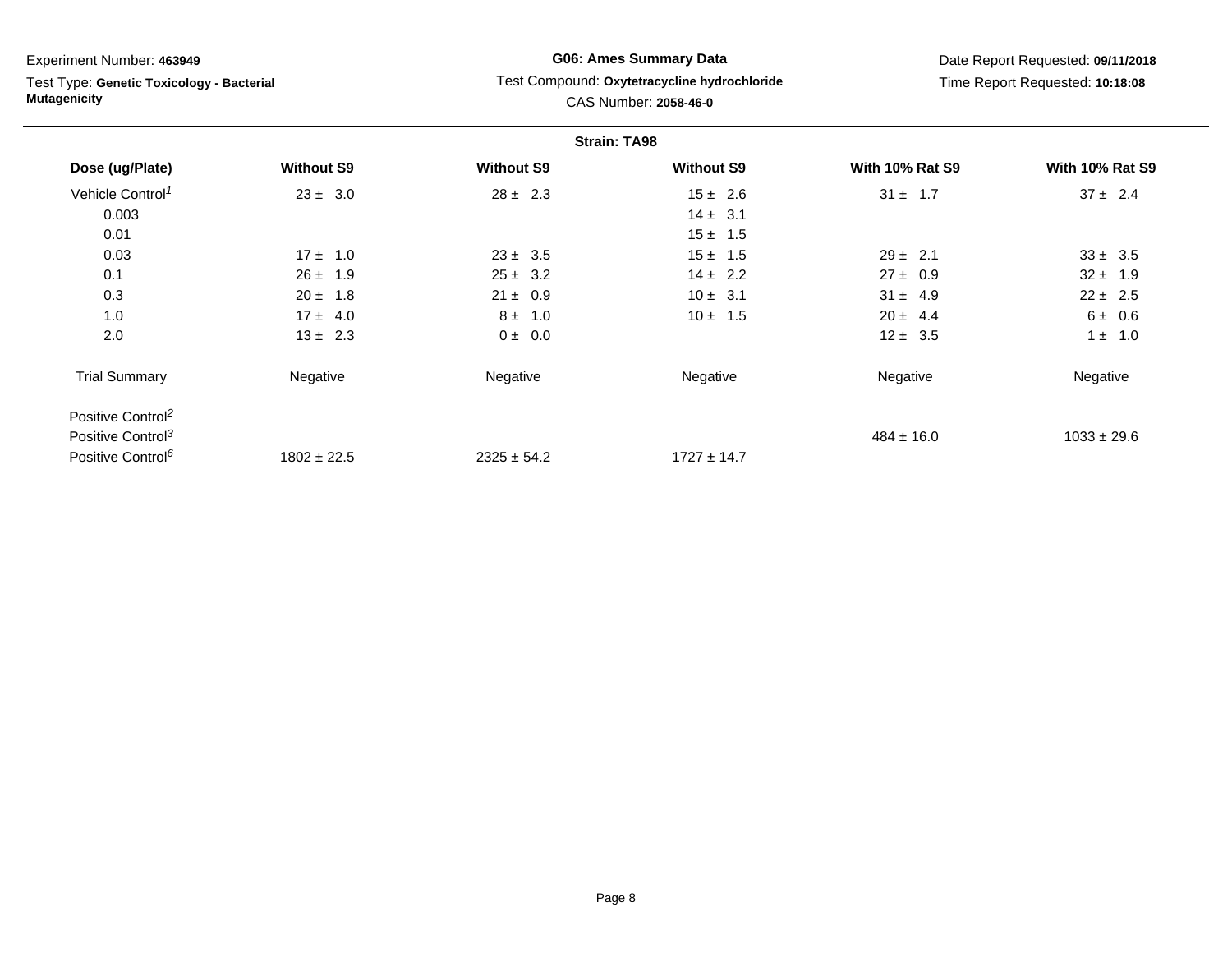Test Type: **Genetic Toxicology - Bacterial Mutagenicity**

### **G06: Ames Summary Data** Test Compound: **Oxytetracycline hydrochloride**CAS Number: **2058-46-0**

|                               |                        | <b>Strain: TA98</b> |                     |                     |
|-------------------------------|------------------------|---------------------|---------------------|---------------------|
| Dose (ug/Plate)               | <b>With 10% Rat S9</b> | With 10% Hamster S9 | With 10% Hamster S9 | With 10% Hamster S9 |
| Vehicle Control <sup>1</sup>  | $28 \pm 0.7$           | $24 \pm 0.3$        | $34 \pm 1.5$        | $20 \pm 3.5$        |
| 0.003                         | $25 \pm 1.5$           |                     |                     | $18 \pm 2.2$        |
| 0.01                          | $20 \pm 1.8$           |                     |                     | $26 \pm 1.5$        |
| 0.03                          | $22 \pm 1.7$           | $35 \pm 2.1$        | $37 \pm 3.5$        | $27 \pm 6.1$        |
| 0.1                           | $21 \pm 5.5$           | $30 \pm 0.6$        | $33 \pm 0.0$        | $25 \pm 6.4$        |
| 0.3                           | $18 \pm 3.8$           | $28 \pm 3.5$        | $20 \pm 2.9$        | $21 \pm 3.2$        |
| 1.0                           | $14 \pm 3.2$           | $27 \pm 2.3$        | $3 \pm 1.7$         | $17 \pm 4.4$        |
| 2.0                           |                        | $13 \pm 0.9$        | $0 \pm 0.3$         |                     |
| <b>Trial Summary</b>          | Negative               | Negative            | Negative            | Negative            |
| Positive Control <sup>2</sup> |                        | $1453 \pm 45.4$     | $2131 \pm 97.2$     | $2156 \pm 34.5$     |
| Positive Control <sup>3</sup> | $617 \pm 9.8$          |                     |                     |                     |
| Positive Control <sup>6</sup> |                        |                     |                     |                     |